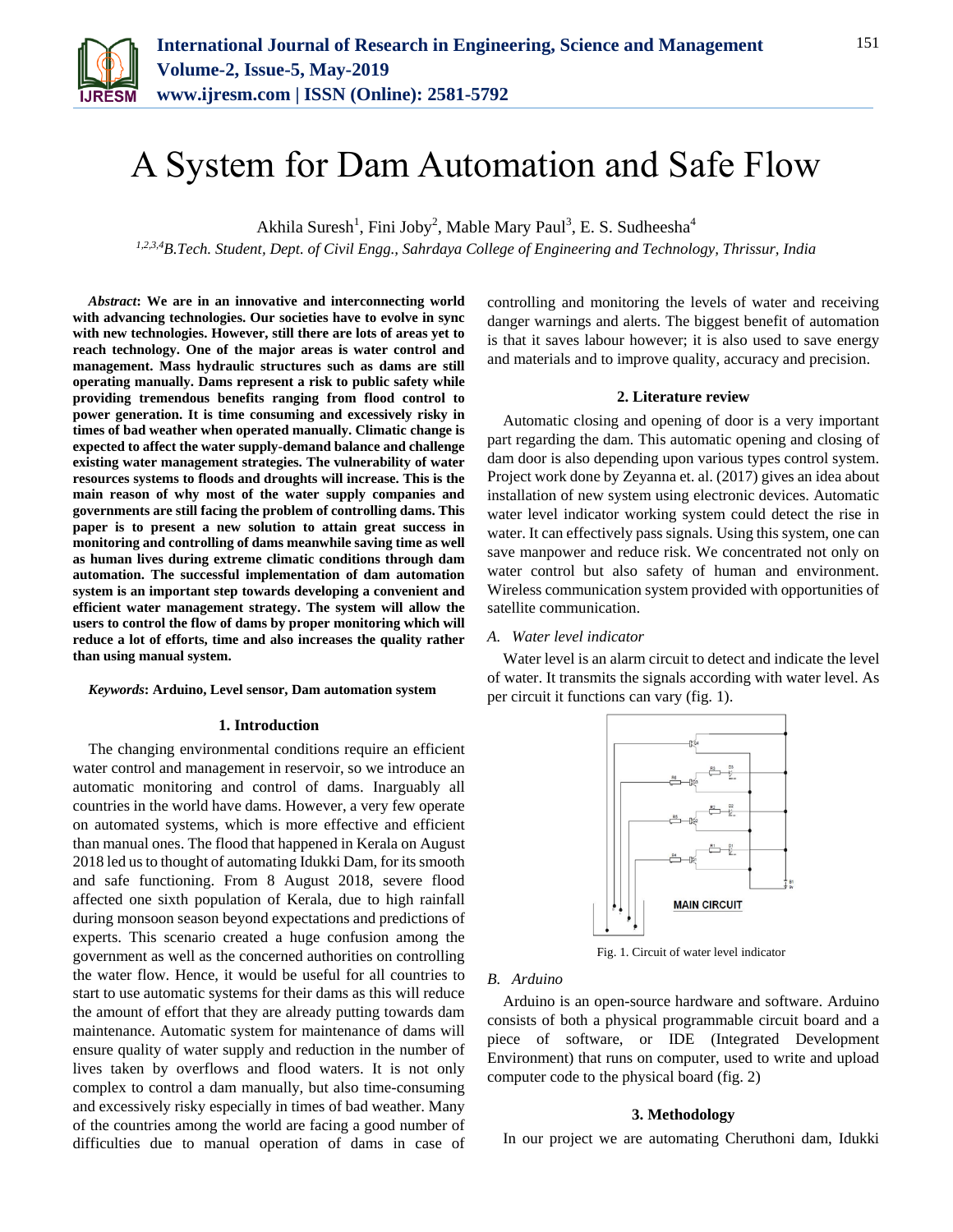

using a control system. Cheruthoni dam is a 138m tall concrete gravity dam located in Idukki district of Kerala in India.This dam was constructed as part of the Idukki Hydroelectric Project. Water impounded by Idukki, Cheruthoni & Kulamavu has formed a single reservoir spread over 60 sq.km on a height of 2400 feet above Mean Sea Level. Cheruthoni Dam is located 1 km west of Idukki dam. The spill way of the Idukki Reservoir is situated in the Cheruthoni dam and hence the control is at Cheruthoni. It is having 7 spillways, among which 5 are radial flood gates and 2 are vertical flood gates. We are automating the dam by monitoring and controlling the water flow especially during extreme weather conditions. The dam is automated with the help of Arduino board.

In this project, we propose the idea of controlling  $\&$ monitoring the water supply using an embedded system with Arduino.



The embedded system is the combination of both hardware and software which contains an automated process that makes easiness for the staff. This system includes sensors, Arduino, etc. which can provide the information signals to the hardware unit. In this project we mainly concerned with the levels of water, which is detected using different components of the system.

# *A. Embedded system for monitoring and controlling water flow*

The embedded system for monitoring and controlling of water flow consists of following:

- a. Water sensor
- b. Arduino
- c. Display



The first sensor is placed at 2390ft & at every successive

levels sensors are placed. These sensors are named as L1, L2, L3,….., Ls,….,Ln, where Ls is the level of water fixed by the system operator to open the shutter  $&$  Ln is any final level up to which the maximum capacity reach. These levels are connected to the Arduino as input in respective slots of Arduino as A1, A2, A3,…, An. The resulting values are fed to the processing unit where the graph is plotted and respective gates are operated. Five motors are connected to the Arduino. Since the Arduino can supply a maximum of 5V, we provide motor drivers which can increase the voltage to 230 volts.



Fig. 4. Alert board

When the water reaches the level of first sensor placed at the L1 level, Millis function starts to count automatically and the rate of increase in water level is measured by the computer system along with that the green alert is provided to the operator. The time till it reaches the next level (where sensor is placed) is recorded. Similarly, the time for water to reach the successive levels are recorded, using these values along with the levels of water in feet, the points in the graph are plotted (fig.3). When water level reaches 2395ft orange alert is provided, similarly when the water reaches 2399ft red signal is indicated, these signals along with the necessary alert messages are projected at the important station near to the drainage path (fig.4). As water reaches the Ls, the Arduino send information signal to the motor which initialize the gate opening. After studying the variations in graph the height of opening is determined.

## **4. Conclusion**

In India, still now dam control is done manually and has not been automated yet. In manual operation there is human invention required in measuring the water level, opening the gates and controlling the gates. In our project we focus on automating all these works and makes easy operations of dams. By using various components, the entire system is implemented and controlled in accordance with the level of water present in the dam. These levels are sensed with the help of detector and signals are send to the controller where the opening and closing